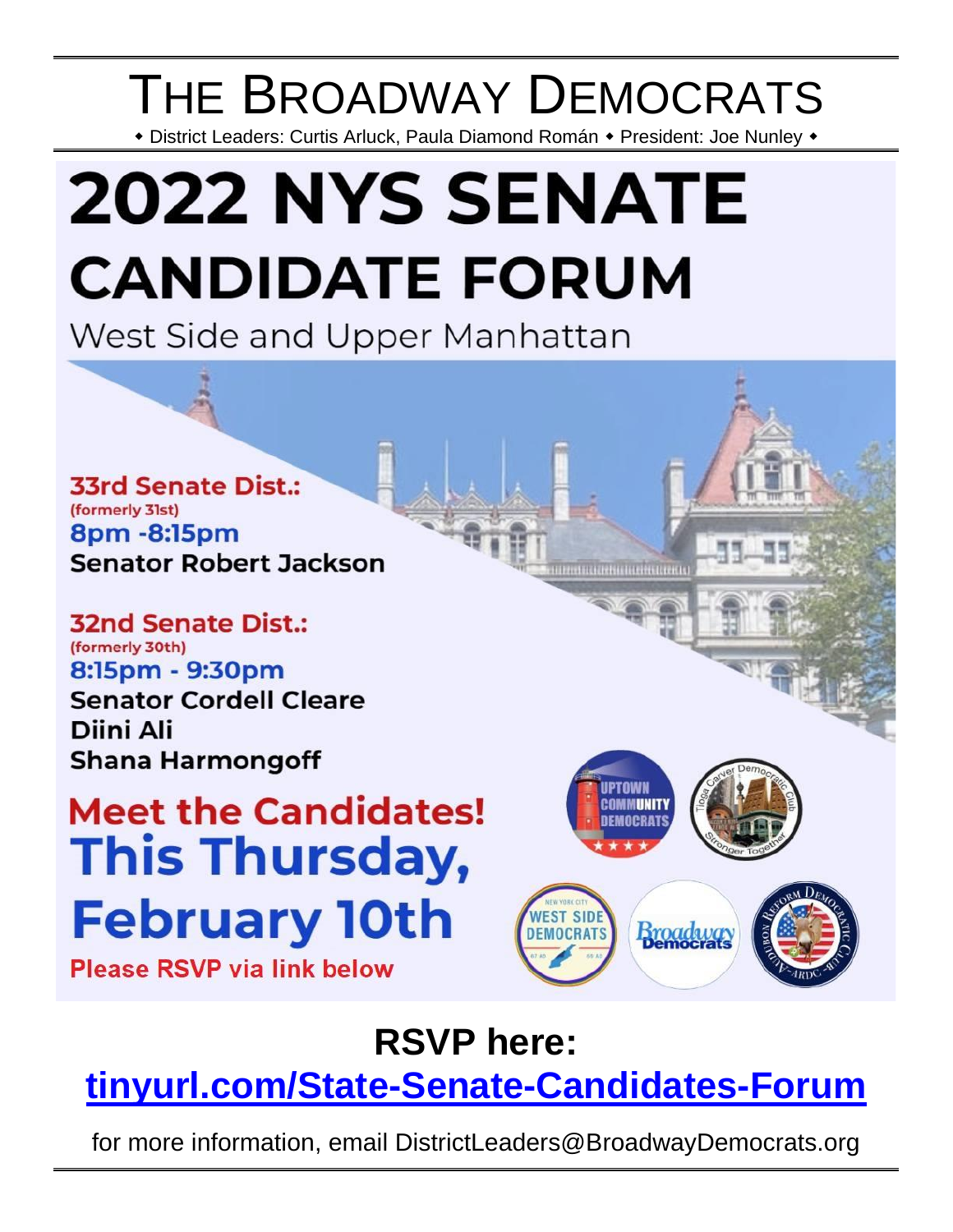## THE BROADWAY DEMOCRATS

\* District Leaders: Curtis Arluck, Paula Diamond Román \* President: Joe Nunley \*

Volume 47, Issue 2 February 2022

## **President's Corner**

### Joe Nunley

#### **Changing Our Perception and Our Priorities**

I am both bemused and horrified by the current squabble between the U.S. and Russia. The United States' primary interest in Ukraine is its 1400-mile border with Russia. Its other interest is the resources and markets that Ukraine under U.S, influence offers. Russia moves troops around its territory. Washington insists that Russia has no right to move its troops near Russia's border with Ukraine. The Pentagon is moving forces closer to Russia in Poland, Lithuania, Latvia and elsewhere.

Meanwhile, Kyiv continue to take its orders from Washington, which helped create the current political reality there when it openly intervened in the electoral process in 2014 as part of its expansion eastward via NATO after the dissolution of the Soviet Union. The U.S. believes that it should be able to expand its empire at will. Moscow, of course, disagrees.

Now we come to NATO. The fact of its continued existence and influence reveals a great deal. NATO is a tool of U.S. empire, a military means to keep the nations in an alliance under U.S. dominion. It masquerades as an equal protector and equal alliance of nations but of course it's not.

Russia has two legitimate points. The first is that NATO needs to end its expansion. The second is that Russia has every right to move its troops in its territory and undertake war games when it wants to. Look, the U.S. military is deployed in at least one hundred countries with nearly 900 bases and undertakes war games quite frequently on the borders of Russia, China and North Korea.

We take a "my way or the highway" approach to foreign policy. We exercise very little real diplomacy of late. The Obama administration successfully negotiated with Iran and Cuba but that has just about been it since. Trump pulled out of the Iran Nuclear Deal, which Iran was abiding by, and imposed sanctions. Then the Biden administration, saying that it wants to resurrect the deal, imposed additional sanctions on Iran. Then, regarding Cuba, under Obama we were getting to a place where we could perhaps end the 62-year embargo/blockade of Cuba

and relations had been normalized. The Trump administration ended all of that and imposed 200 additional sanctions on Cuba which the Biden administration has made no effort to lift.

It has a great deal to do with how we see ourselves. We see ourselves as owners of the world and everybody else as just renters. We have a financial sphere which we dominate. Any nation which refuses to come into our orbit is considered an adversary. Any nation, no matter how ruthless, that complies with our desires is a friend, such as Egypt, Saudi Arabia, Turkey and Hungary.

All of this is considered "wise" or "mature" or "realistic" by the establishment which has been taught in elite universities of the necessity for America to exert its power in order to maintain "security" (I'm not sure for whom anymore).

This policy which made a lot of sense in 1947 makes no sense today. We've seen the dividends. We've lost war after war in Viet Nam, Afghanistan, Iraq, and we've destroyed the lives of millions.

The military and everything related to it is our significant footprint on the world. We're not known as a protector of human rights. We're known for our empire of power in the world exerted through our military. One can argue whether the military has brought security to our own nation or not. The military can address only certain kinds of threats and not others. The Pentagon has declared that climate change is our greatest national security threat – but there is not an institution in the world that emits more carbon into our atmosphere than the U.S. military. The Pentagon successfully negotiated not to have its emissions included in the Kyoto Protocol on climate change.

And of course, the Pentagon was no help in protecting our national security in combating the COVID-19 pandemic, which to date has killed over 900,000 of our citizens. China, with 1.3 billion people, has a population four times the size of ours. It has reported 8,000 deaths from COVID. Now, China may be lying. It's an autocratic state. Maybe it's 50,000, maybe it's 100,000, but it doesn't look like it. China has a healthcare system for all its citizens; we don't. Our fight against COVID-19 has been an abysmal failure despite our best efforts. We know of course that we have been seditiously,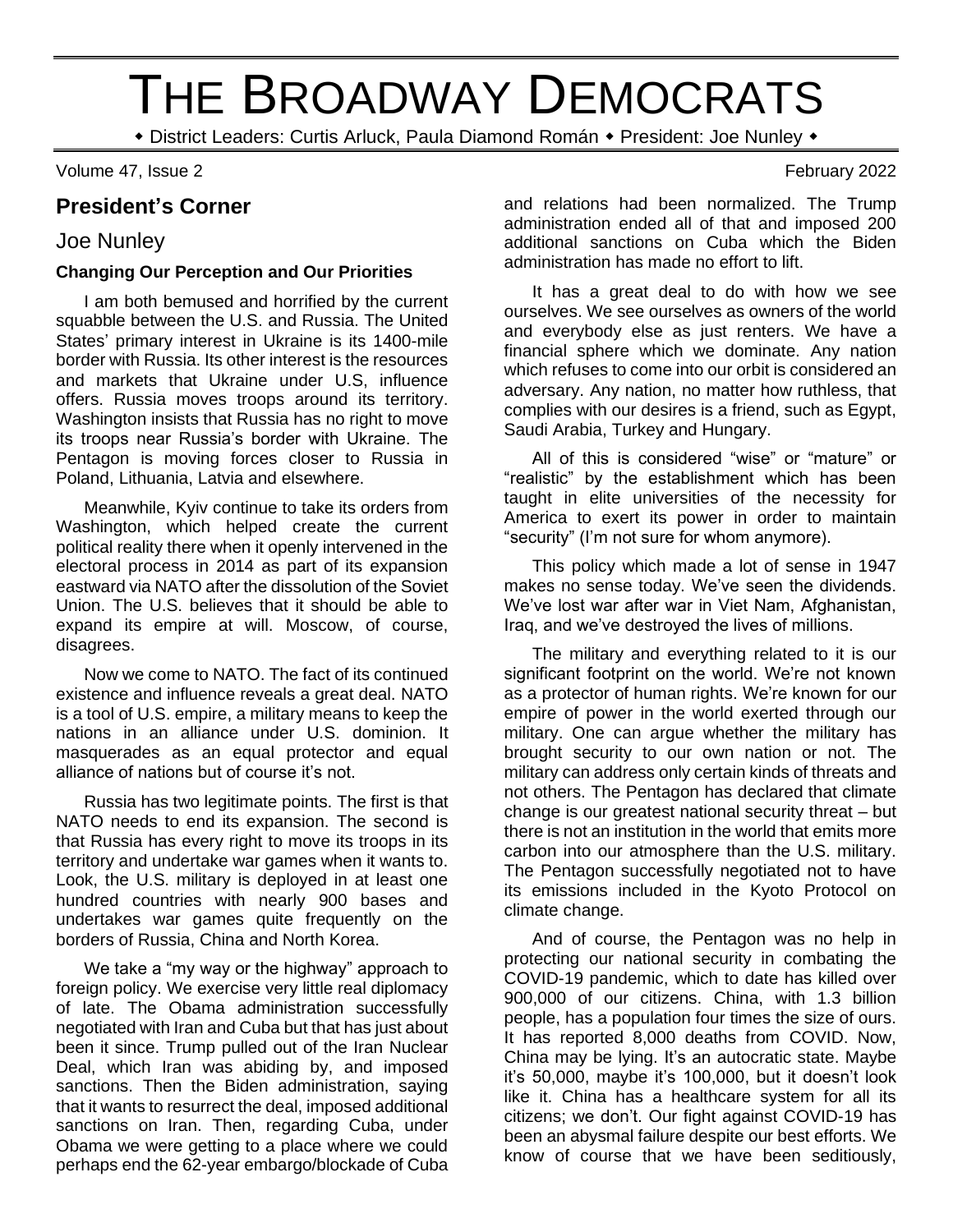politically sabotaged by anti-vaxxers and antimaskers.

As progressive Democrats in The Broadway Democrats, we know that the Democratic Party is a coalition while the current Republican Party is an extreme right-wing cult of personality which is very dangerous. Nevertheless, although we support President Biden, we know that he has never been progressive on foreign policy and has often been quite wrong in his decisions (the Iraq invasion is an example). We must continue to make our voices heard and speak out against the monstrous militaryindustrial-surveillance complex. We must never again vote for a \$768 billion military budget! It's outrageous. Republicans refuse our efforts to do things for our people who are in dire need, and yet too many Democrats joined them to support this expenditure. Let's remember: we do not say "I pledge allegiance to Lockheed Martin, Raytheon, General Dynamics and Boeing". We say, "I pledge allegiance to the United State of America."

**RKQ** 

**Disclaimer:** unless otherwise indicated, items herein reflect the views of their authors only. They are published as a part of our club's commitment to the free and open exchange of ideas on topics of interest, but their publication should not be construed as an endorsement by the editor, the Steering Committee, or the Broadway Democrats club.

#### ೧೫೦

## **District Leader's Report**

#### Curtis Arluck

#### **New Lines at Last!**

Subject to Republican court challenge, of course, but we finally have lines to work with.

The **69th Assembly District** lines are most important to us, not so much because we love Danny O'Donnell (we do!) but because they become the basis for our official district, the 69th AD Part C. And since we also accept voting members from throughout the 69th AD, these lines pretty much determine who will be eligible to vote in our club for the next ten years.

The AD lines in our area are relatively unchanged, with one important exception: the four blocks between Amsterdam Ave. and Morningside Dr. which were inexplicably moved out of the 69th

AD in the last redistricting are restored to it. Welcome back, Mary Hines and Co.!

Sadly, we do not gain back the three blocks in the 122nd St./Claremont Ave./Tiemann Place area that have been shuttling back and forth between the 69th and the 70th AD since the 70's. But registered Democrats in this area continue to be eligible to be full voting members of Broadway Democrats, and always will be.

**The Congressional lines** here are completely unchanged. Jerry Nadler (10th District) and Adriano Espaillat (13th District) will represent the same blocks in our area as in the past (Espaillat, north of 122nd St. and Manhattan Valley; Nadler the rest). Elsewhere, their lines change a bit more—our old friend Caroline Maloney returns to the UWS, representing Columbus to CPW below 85th—but nothing dramatically different.

**State Senate lines** change the most, and with good reason: the last lines were drawn by the Senate Republicans, and were atrocious, dividing the West Side among five different Senators, and with every Upstate district having 30,000 fewer people than every NYC district. These lines are *much* better; don't listen to Republican lies to the contrary.

To give Robert Jackson a district that represents Western Manhattan from the Upper West Side to Marble Hill rather than resembling the country of Chile, his district, now numbered 33 instead of 31, sheds parts of Chelsea and (even before the pandemic) unpopulated West Midtown, and gains more blocks in the Upper West Side above 79th St. and Morningside Heights below 116th. In our area, the dividing line between Robert Jackson and Cordelle Cleare (whose new district is the 32nd) is generally Amsterdam Avenue up to 116 St. (Jackson to the west, Cleare to the east), with Cordelle keeping most of the area above that.

There are three important exceptions: the Cathedral Parkway Towers block, Morningside Gardens, and the four westernmost Grant Houses buildings also are part of the Jackson district. The latter of these makes little sense: Jackson used to represent Morningside Gardens and Grant in the City Council and is very popular there, but that's still no excuse for dividing Grant between two different State Senators. Fortunately, Robert and Cordelle get along very well, and worked together to restore heat to the Grant buildings that had lost it during the cold days of January.

For the district and the Manhattan and statewide offices, it should be an exciting campaign season. I look forward to "seeing" you at our Endorsement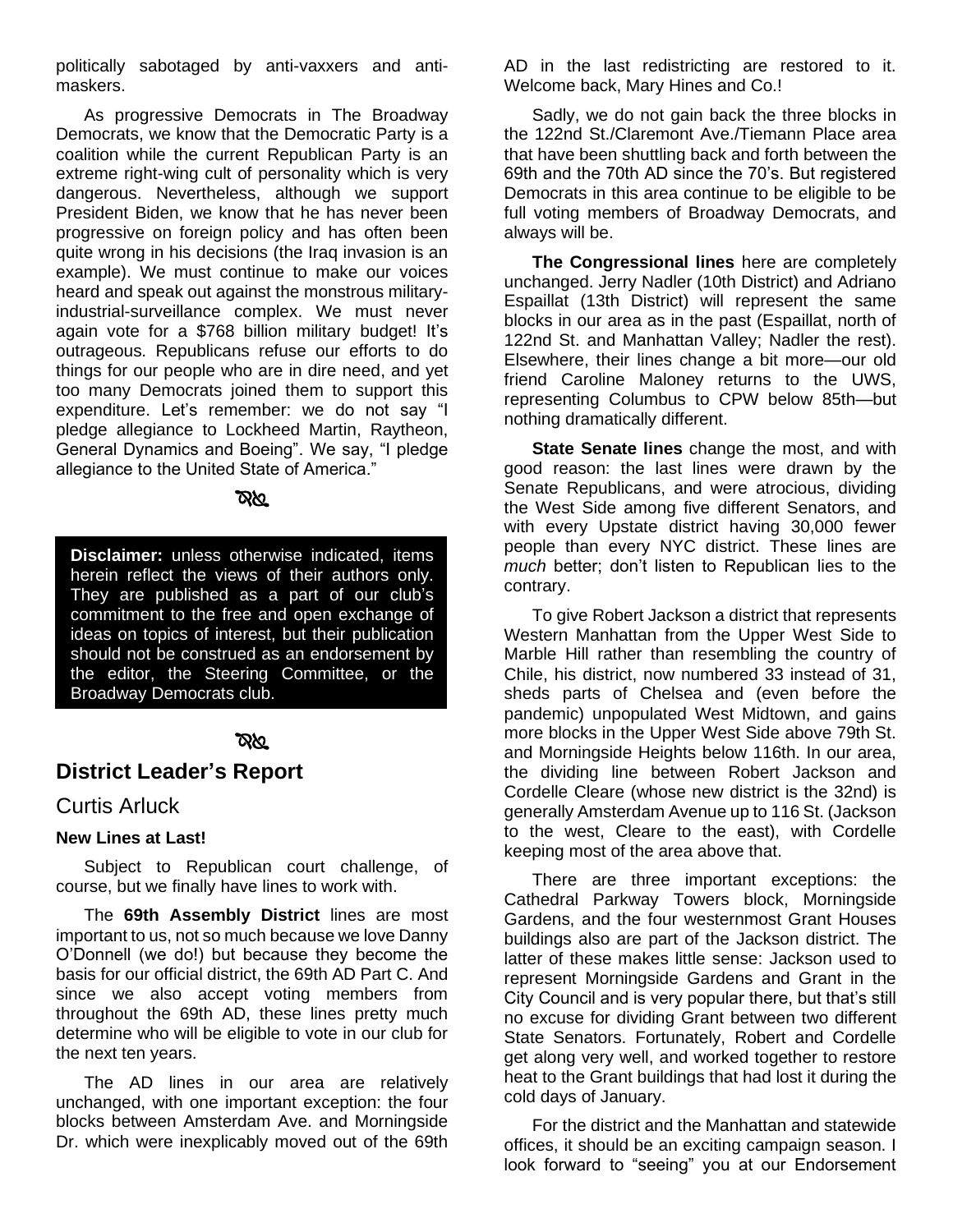Meeting February 17th, and at the other Candidate Forums you can read about in this newsletter.

#### ೧ನಿ

Stay in touch!

visit us at **[http://www.broadwaydemocrats.org](http://www.broadwaydemocrats.org/)**

*or*

join us on Facebook at **[facebook.com/groups/BroadwayDemocrats/](file:///G:/2021.10.05%20Bdwy%20Dems%20newsletter/facebook.com/groups/BroadwayDemocrats/)**

#### **RYS**

### **State Committeeman Report**

#### Daniel Marks Cohen

The State Democratic Committee (NYSDC) is convening Feb. 16-17 at the Marriott Marquis in midtown Manhattan, to nominate candidates for statewide office. Each member of the state committee gets a vote, weighted to turnout in the last gubernatorial election. The 69th Assembly District consistently has had among the highest, if not the highest, voter turnout of any district in the state, so the vote from the 69th AD carries the most weight. There are roughly 450 members of the NYSDC, so if it were split evenly between all the members, Lynn Thomas and I would each have one-quarter of one percent of the vote. But in actuality, we each have about twice that – meaning that together Lynn and I have more than 1% of the vote combined.

Why does this matter? Because a candidate for state-wide office only needs 25% of the vote of the NYSDC to get on the ballot (rather than collecting signatures to get on the ballot from across the state – a time-consuming, labor-intensive and expensive process). Considering the momentum behind Governor Kathy Hochul's campaign to be elected this year, along with her Lt. Governor, Brian Benjamin, and incumbents Attorney General Letitia James and State Comptroller Tom DiNapoli seeking re-election, it seems likely that all four will get on the ballot with ease. So far, no credible challengers have emerged for LG, AG or Comptroller; the question is whether NYC Public Advocate Jumaane Williams and Congressman Tom Suozzi each have the support from enough committee members to gain access to the ballot.

Were Gov. Hochul not an incumbent there is some history of approving all legitimate candidates for statewide office – an arrangement that would be predetermined prior to the convention. This happened in 2010 when there were five candidates running for Attorney General, and all of them were

granted ballot access. One might pause and ask how if 25% is required, all FIVE got on the ballot, as that math would be out of whack, as I recall it involved series of votes and something about the entire Bronx delegation briefly leaving the room, and then returning. This is not always the case though – note that Tish James got 85% of the vote at the 2018 NYSDC convention, over Zephyr Teachout and Leecia Eve, to succeed Eric Schneiderman as AG.

Hochul has been working the phones to line up support. I have publicly committed to her, and all of the clubs in the 69th AD have been clear that they – or will very shortly – endorse her. Considering the close race for LG in 2018 between Hochul and Williams, one might have expected a tight race again this time around, but Hochul, to her credit, has been pushing a number of progressive policies and making inroads among the Left in the Democratic Party. It is not total, to be sure, but she has largely avoided the Left-vs.-Center battles of days past and seems well positioned to prevail in the June Primary.

And lastly: as expected, the Independent Redistricting Commission deadlocked between the two parties, and its plans were voted down by the NYS legislature which has now drawn its own lines. As the legislature is completely controlled by Democrats, the new lines protect Democrats and incumbents and impact the districts of Republicans and retiring legislators. As I predicted in last month's column, the 69th AD's lines changed very little (see District Leader Arluck's report in this issue.

#### ೧೩೦

## **Club Elections**

The following persons were re-elected as officers of the Broadway Democrats for 2022:

**President:** Joe Nunley **Vice President:** Richard Siegel **Recording Secretary:** Laura Mandel **Corresponding Secretary:** Meika Mustrangi **Treasurer:** Dan Zweig

#### **12-Member Steering Committee**

| Pat Almonrode   | David Isaacson          |
|-----------------|-------------------------|
| Susan Crawford  | Noah Kaufman            |
| Allison Downing | Mary Peppito            |
| Liam Elkind     | Luis Román              |
| Peter Flom      | Angela Rooks            |
| John George     | <b>Barbara Trelstad</b> |

Congratulations to all!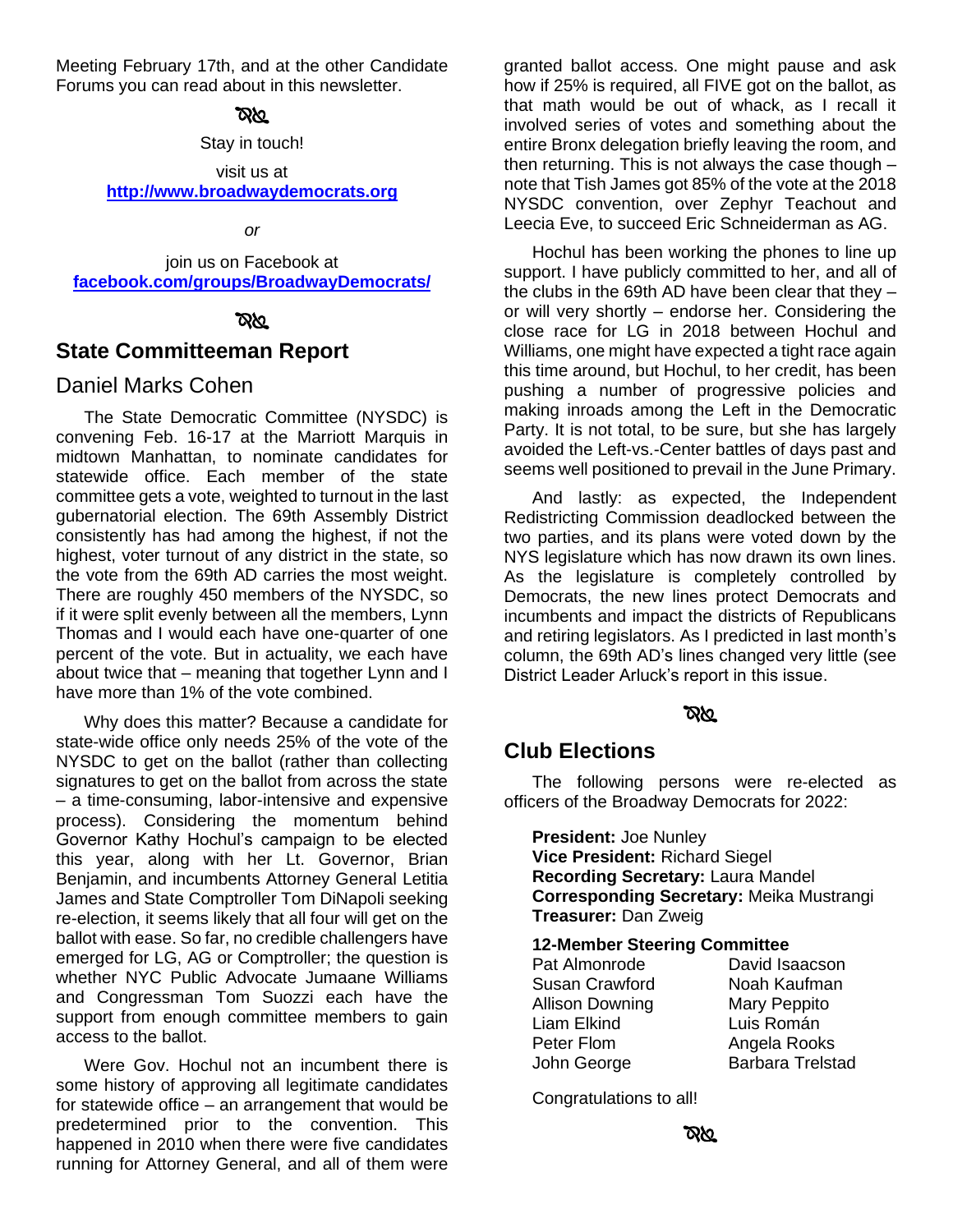## **Go Blue 2022**

### Laura Danford Mandel and Mary Peppito

#### **What Can YOU Do to Save Democracy?**

**Go Blue 2022 is traveling to Philadelphia on Saturday, Feb. 12 to register voters.** We are arranging other groups to go on Feb. 20 and Feb. 27 (both Sundays). Let us know if you'd like to join or if you have any questions. All are welcome! Email us at goblueuws@gmail.com

#### *Who Are We?*

Go Blue is a committee of Broadway Democrats. We are neighbors and friends who are committed to help elect Democrats to local, state, and national offices. Most of us live on the Upper West Side of Manhattan, and we seek to enlist other like-minded volunteers to help keep, or turn, as many elected positions Blue as possible.

#### *When Do We Campaign?*

Now! The sooner we start, the better. Much of our voter registration activities, canvassing, and letter-writing occur on the weekends, although as we get closer to election days, we find opportunities to campaign during the week, both in the evening and during the day.

#### *Where Do We Campaign?*

In 2022, we will focus most intensely on the elections in the state of Pennsylvania.

#### *Why Do We Campaign?*

We believe there is an urgent need to restore and enhance fair representation for all residents in our communities. We believe that nothing short of the future of democracy is at stake and that we must do all that we can to push back against the Trumpled Republicans who strive to make our country less democratic.

#### *What Do We Do?*

We partner with a variety of grass-roots organizations and campaigns to help register voters, help voters with mail-in balloting, and get out the vote. We canvass in person and by phone, and we write letters and postcards about registration and voting. Organizations and campaigns we have supported and partnered with in the past include:

- TurnPABlue
- FieldTeam6
- Reclaim Our Vote / Center for Common Ground

## **State Elections**

## District Leader Paula Diamond Román

Welcome to a crazy election year! We finally got new districts just in the nick of time (petitioning starts March 1st so we need to get petitions printed so we need to endorse so we need to have districts!). We're having a series of meetings, including our endorsement meeting. At the multi-club forums, the moderator will introduce the candidates and ask all of them a series of questions, then they will take questions submitted beforehand (please send your questions to me at [valleygirl109@rocketmail.com\)](about:blank), or in the Q&A box during the meeting

• **NYS State Senate Candidates Multi-Club Forum February 10, 8-9:30pm**

**[tinyurl.com/State-Senate-Candidates-Forum](https://tinyurl.com/State-Senate-Candidates-Forum)**

#### • **Broadway Democrats' Endorsement Meeting February 17, 7:30-9:30pm**

Local candidates, except for State Senate will speak briefly; the electronic ballot box will open at 7:30pm on February 17 and close at 9:30pm on February 18 (two Congressional seats, two state Senate seats, one Assembly seat, two state committee seats, Surrogate and Civil Court seats; six Judicial Delegates/six Alternates will be voted on *at the meeting*.)

**[tinyurl.com/Endorsement-Meeting-Feb-17](https://tinyurl.com/Endorsement-Meeting-Feb-17)**

#### • **Gubernatorial Candidates Multi-Club Forum February 23, 8-9pm**

Link will be emailed at a later date.

**Electronic balloting will open at 8:00pm on Feb. 23 and close at 9:00pm on Feb. 24 for all statewide offices (Governor, Lt. Governor, Attorney General, Comptroller, one Senate seat).**

In these days of COVID where all our meetings are virtual, paying your dues and voting in club elections are both more complicated than they used to be. The good news is **you can now pay your dues online.** Details on how to do this follow.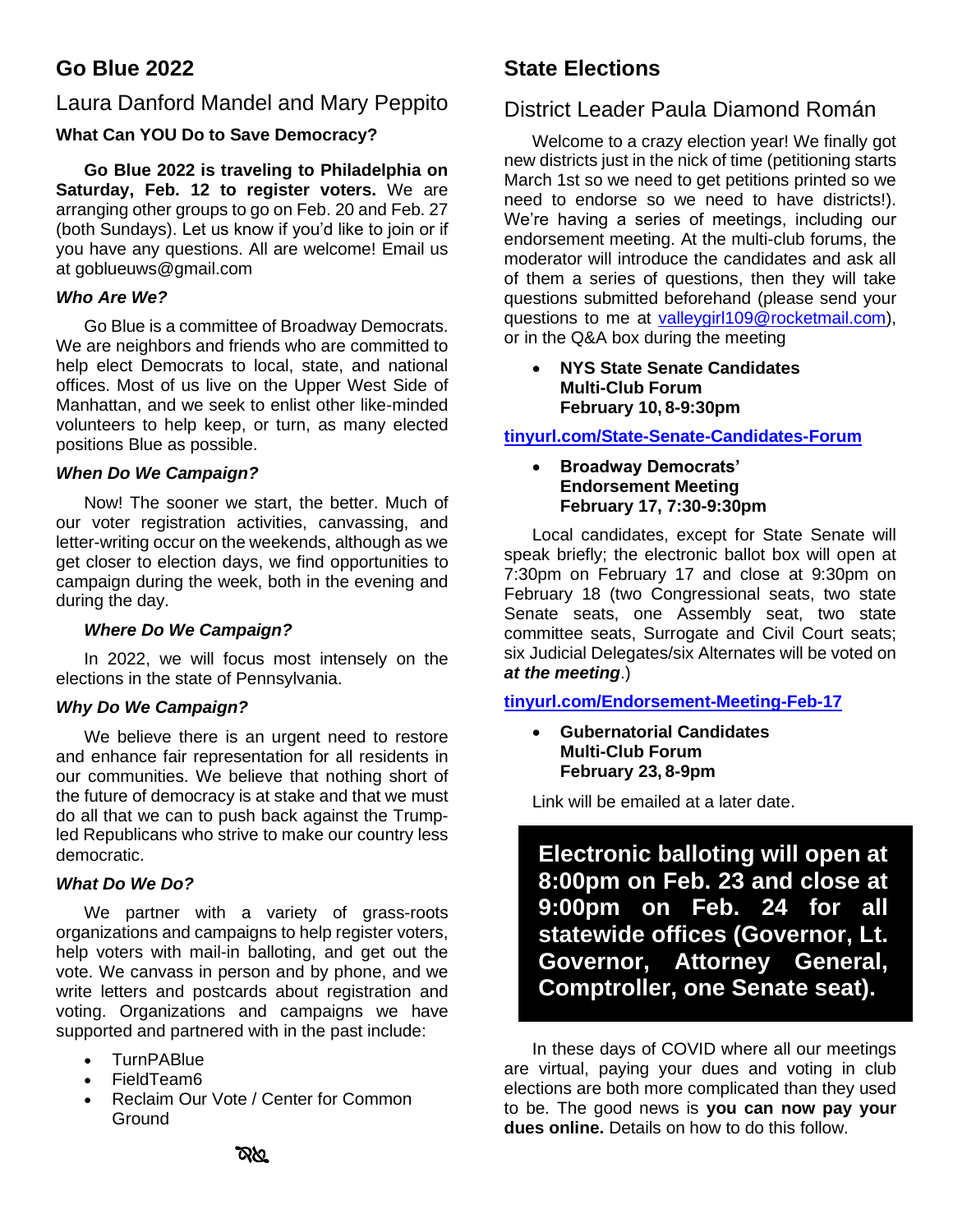#### **Also keep in mind:**

- The January 20 meeting was your **last chance** to establish eligibility to vote in the all-important February 17 endorsement meeting. If you have not attended a club meeting since February 2020, you won't be eligible to vote at the February meeting.
- At both meetings, you will be able to participate by phone, even if you can't use the Zoom video features.

#### **Eligibility to Vote in Club Elections**

To vote in club elections (endorsements, elections of officers, judicial convention delegates, amendments), you must be an eligible, voting member of the Broadway Democrats:

- You must live in the 69th Assembly District, or an area that used to be in the 69th AD before redistricting;
- You can't have voted in any other club for the 2022 races;
- You must have attended at least one of the previous nine monthly public meetings; and
- You must be up to date with your dues.

Dues are \$25 (\$10 for seniors), and may be paid by check mail a check to: Broadway Democrats, P.O. Box 1099, Cathedral Station, New York, NY 10025 **or** by PayPal or credit card at:

#### **[broadwaydemocrats.org/pay-your-annual-dues](http://www.broadwaydemocrats.org/pay-your-annual-dues.html)**

When you pay your dues, please include your email address and telephone number. Dues paid in October 2021 or later count for full year 2022 membership.

We will once again conduct the voting electronically using a software called OpaVote. We'll email a link to your online OpaVote ballot and instructions closer to the vote.

As always, please email Curtis and me at [districtleaders@broadwaydemocrats.org](about:blank) if you have any questions about whether you're eligible to vote or how the voting works; or if you're interested in being a Judicial Delegate or Alternate; or a county committee member.

೧೫೩

## **HELP THE BROADWAY DEMOCRATS GROW!**

*Pass this newsletter on to a friend or a new neighbor*

DUES: SENIORS \$10/yr, ALL OTHERS \$25/yr

SEND TO: **BROADWAY DEMOCRATS** P.O. BOX 1099 CATHEDRAL STATION NEW YORK, NEW YORK 10025 *or join online at http://www.broadwaydemocrats.org/ sign-up-to-join-the-club.html*

#### ৯৯

#### **This Just In …**

On Monday, February 7, the Supreme Court issued an opinion in *Merrill v. Milligan*. This is another of the Court's "shadow docket" opinions, unsigned and issued without full briefing or argument from the parties. And it's a doozy.

At issue in the case were Alabama's new congressional-district maps. A district court had ruled that the new districts were impermissible racial gerrymanders, and invalidated the new maps. But the Supreme Court decided, 5-4, to reinstate the maps *for now*, pending a full hearing, likely next fall. That means that the 2022 congressional elections in Alabama will take place under the new maps – which the lower court had found were *explicitly designed* to prevent Black voters from electing candidates of their choice.

Again, the opinion was unsigned and did not offer any reasoning. But in a concurrence, Justice Kavanaugh gave away the game. He cited *Purcell v. Gonzales*, a 2006 decision that held that courts should not change the rules of an election "too close" to that election. But as Justice Kagan pointed out in her scathing dissent, Alabama's primary isn't until May, and its general election is about *nine months* away – hardly the kind of last-minute changes *Purcell* prohibits.

Kavanaugh's reading of *Purcell* effectively immunizes gerrymanders from judicial review, since another election is never *that* far off. As Elie Mystal writes in *The Nation*, "the court has decided that Black people do not get to participate fully in the midterms. … Good luck, white folks. Let us know what kind of country y'all decide to have. I'll still be waiting online to vote while white people bemoan the lack of Black turnout on TV."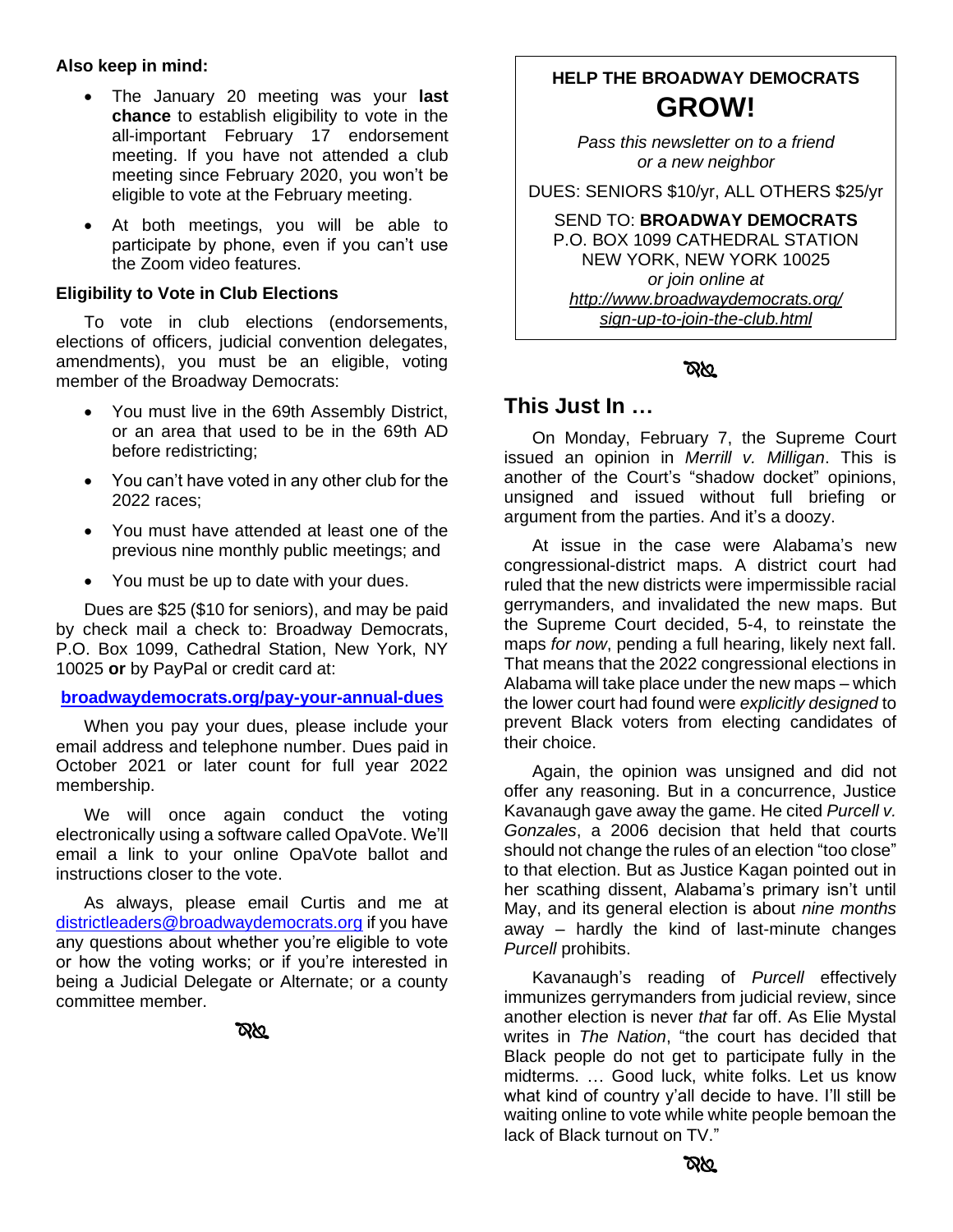## **We Want To Hear What** *You* **Have To Say!**



**Email submissions to the editor (in MS Word, please) at palmonrode@gmail.com.**

**Please note that we will consider all submissions, but we reserve the exclusive and final right to determine what to publish.**